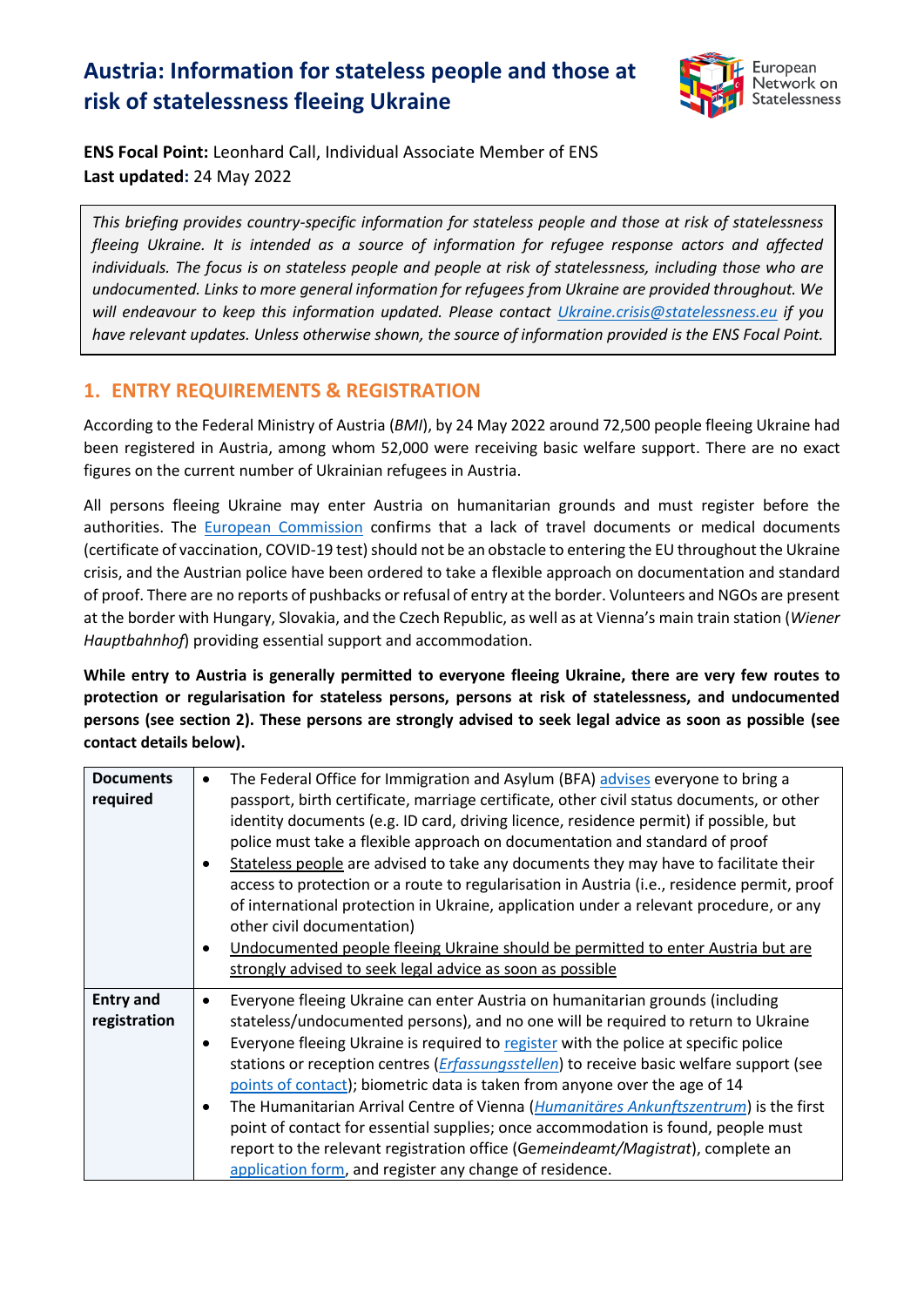|                            | If eligible for temporary protection, apply to State Police Directorate within three days;<br>$\bullet$<br>if not, may apply for asylum before a relevant competent authority (e.g., at the<br>Humanitarian Arrival Centre)<br>Police will direct any unaccompanied minors to youth welfare institutions<br>$\bullet$                                                                                                                                                                |
|----------------------------|--------------------------------------------------------------------------------------------------------------------------------------------------------------------------------------------------------------------------------------------------------------------------------------------------------------------------------------------------------------------------------------------------------------------------------------------------------------------------------------|
| <b>Documents</b><br>issued | Persons eligible for temporary protection: the Federal Office for Immigration and<br>$\bullet$<br>Asylum (BFA) will issue an ID card for registered persons (Vertriebenenausweis =<br>"Blaue Aufenthaltskarte") ("Blue Residence Card")<br>Asylum seekers: document evidencing lawful stay in Austria for the duration of the<br>asylum procedure ("White Card")<br>Other people who do not apply for protection: document confirming access to health<br>$\bullet$<br>care services |
| <b>Entry status</b>        | Beneficiary of temporary protection, asylum seeker, or temporary stay pending<br>onward travel (status of those permitted entry on humanitarian grounds but ineligible<br>for protection whose country of origin/habitual residence is Ukraine is unclear)                                                                                                                                                                                                                           |

#### **2. ROUTES TO INTERNATIONAL PROTECTION**

Three forms of protection are available to people fleeing Ukraine: refugee status, subsidiary protection, or temporary protection. Temporary protection is only available to stateless persons who benefitted from international protection or equivalent national protection in Ukraine. Austria does not extend temporary protection to stateless persons who had a valid permanent residence permit in Ukraine, nor to other stateless and undocumented persons from Ukraine. People who are not eligible for temporary protection or international protection may enter Austria on humanitarian grounds and are temporarily allowed to stay, but the law requires that they organise onward travel to their 'country of nationality/habitual residence'. If that country is Ukraine, the situation is unclear. Some stateless/undocumented people may be able to regularise their stay in Austria through other routes (e.g. student visa, or tolerated stay), but the requirements are difficult to meet.

**Most stateless people, people at risk of statelessness and undocumented persons fleeing Ukraine are likely to be excluded from protection in Austria unless they meet the eligibility criteria set out below. People who are already in Austria are strongly advised to seek legal advice as soon as possible (e.g. from [Asylkoordination Österreich](https://www.asyl.at/de/info/news/informatsiyaprovtechuzukrayiny/) or [Diakonie Flüchtlingsdienst\)](https://www.diakonie.at/unsere-themen/flucht-und-integration/hilfe-fuer-ukraine-fluechtlinge-in-oesterreich).** 

|                                                                      | <b>Refugee status</b>                                                                                                     | <b>Subsidiary Protection</b>                                                                                                          | <b>Temporary Protection</b>                                                                                                                                        |
|----------------------------------------------------------------------|---------------------------------------------------------------------------------------------------------------------------|---------------------------------------------------------------------------------------------------------------------------------------|--------------------------------------------------------------------------------------------------------------------------------------------------------------------|
| What is it?                                                          | Protection under 1951<br>Convention Relating to the<br><b>Status of Refugees</b>                                          | Protection for people who<br>do not meet 1951<br>Convention definition but<br>would be subject to serious<br>risk of harm upon return | Temporary protection for<br>eligible people displaced<br>from Ukraine                                                                                              |
| <b>Can stateless</b><br>and/or<br>undocumente<br>d persons<br>apply? | <b>Yes</b>                                                                                                                | <b>Yes</b>                                                                                                                            | Yes, if they meet eligibility<br>criteria (i.e., beneficiaries<br>of international or<br>equivalent national<br>protection in Ukraine and<br>their family members) |
| Where to<br>apply?                                                   | Before a relevant<br>competent authority (i.e.,<br>police, border guard);<br>Federal Office for<br>Immigration and Asylum | Same as Refugee Status                                                                                                                | State Police Directorate<br>(LPD) within 3 days of<br>arrival                                                                                                      |

Available routes to protection are summarised in the table below.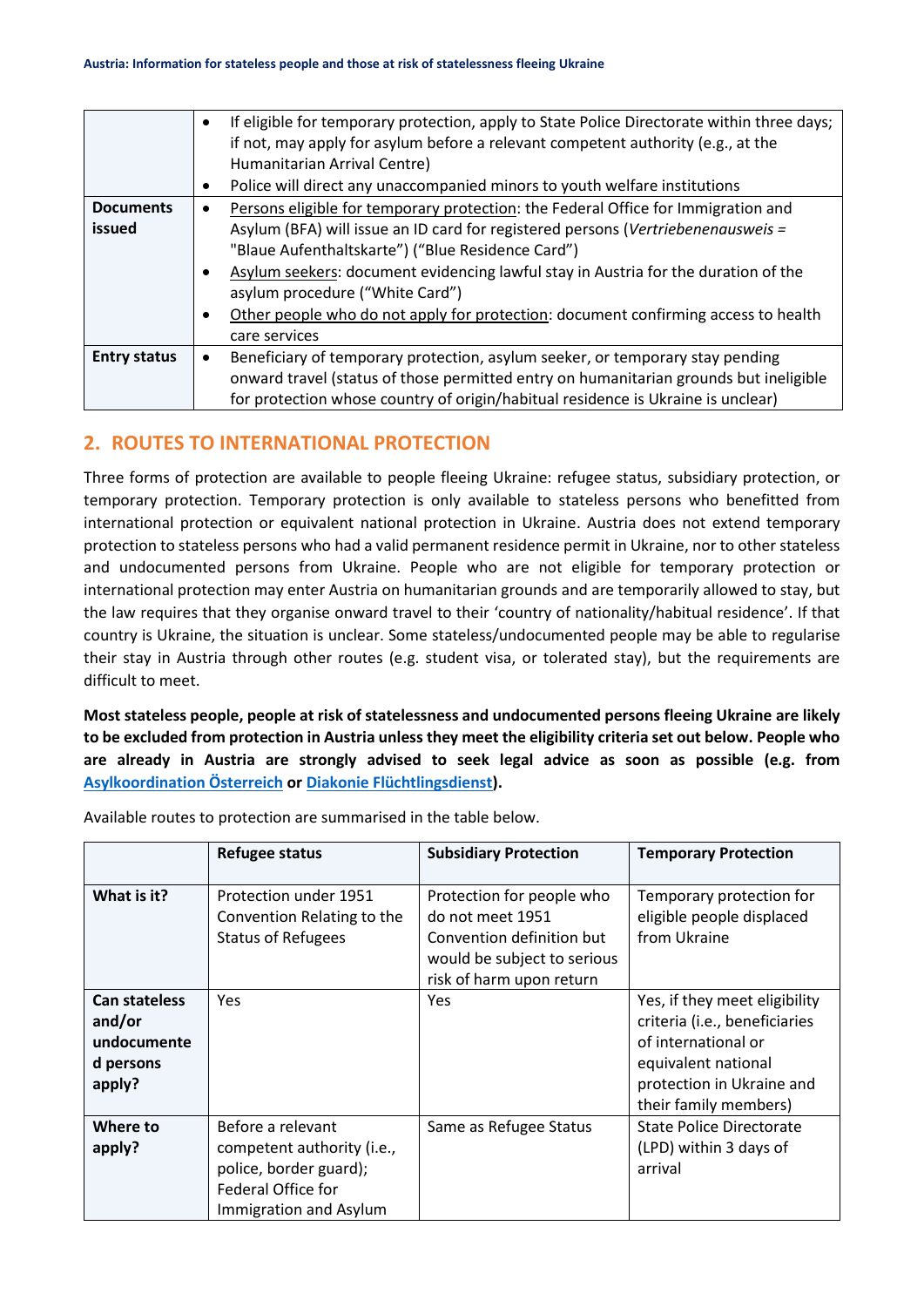|                    | (BFA) is the authority        |                             |                               |
|--------------------|-------------------------------|-----------------------------|-------------------------------|
|                    | competent to decide on        |                             |                               |
|                    | the application               |                             |                               |
| Procedure &        | Admission procedure:          | Same as Refugee Status      | Biometric data collected if   |
| rights             | initial interview with        |                             | over 14 years; registration   |
|                    | questions about               |                             | of address registration       |
|                    | circumstances; identity       |                             | office (Meldeamt =            |
|                    | check through                 |                             | Gemeindeamt/Magistrat)        |
|                    | fingerprints, pictures, etc.; |                             | within 3 days; registration   |
|                    | if BFA determines Austria is  |                             | confirms status as            |
|                    | competent to decide on        |                             | temporary protection          |
|                    | the application, it is        |                             | beneficiary; if identity or   |
|                    | considered submitted.         |                             | links to Ukraine uncertain    |
|                    | Substantive procedure:        |                             | BFA will conduct an           |
|                    | decision should be issued     |                             | interview                     |
|                    | within 6 months; appeal is    |                             |                               |
|                    | possible; free legal aid;     |                             |                               |
|                    | temporary residence           |                             |                               |
|                    | permit ('White Card'); right  |                             |                               |
|                    | to stay pending decision;     |                             |                               |
|                    | interpreting;                 |                             |                               |
|                    | accompaniment by a            |                             |                               |
|                    | trusted person/lawyer;        |                             |                               |
|                    | legal assistance from NGOs;   |                             |                               |
|                    | accommodation; health         |                             |                               |
|                    |                               |                             |                               |
|                    | insurance; right to work 3    |                             |                               |
|                    | months after receiving a      |                             |                               |
|                    | temporary residence           |                             |                               |
|                    | permit                        |                             |                               |
| <b>Rights upon</b> | ID card; right to stay in     | ID card; right to stay in   | Temporary right of            |
| recognition        | Austria for 3 years           | Austria for 1 year          | residence until 3 March       |
|                    | (renewed automatically);      | (renewable for 2 years      | 2023 (renewable for a         |
|                    | right to work; apply for a    | upon application); right to | maximum of one year);         |
|                    | travel document; apply for    | work; apply for a           | identity card ("Blue          |
|                    | family allowance; German      | Foreigner's Passport        | Residence Card"); right to    |
|                    | language courses; health      | (Fremdenpass); apply for    | work with a work permit;      |
|                    | insurance; education for      | family allowance; German    | apply for family allowance;   |
|                    | children                      | language courses; health    | German language courses;      |
|                    |                               | insurance; education for    | health insurance; education   |
|                    |                               | children                    | for children; social security |
|                    |                               |                             | (unclear if the lower basic   |
|                    |                               |                             | rate or social security on    |
|                    |                               |                             | the same basis as Austrian    |
|                    |                               |                             | nationals)                    |

For more information, see:

- Federal Office for Immigration and Asylum [page on Ukraine](https://www.bfa.gv.at/401/start.aspx#ukraine) / [FAQs for displaced persons from Ukraine,](https://www.bfa.gv.at/news.aspx?id=455643766D7646497145673D) [Information on the temporary right of residence for displaced persons from Ukraine](https://www.bfa.gv.at/news.aspx?id=6D346344574568386A70303D) / [Asylum Procedure](https://www.bfa.gv.at/201/Ablauf_Asylverfahren/start.aspx)
- Government of Austria[, Asylum Procedure](https://www.oesterreich.gv.at/en/themen/leben_in_oesterreich/asyl/Seite.3210002.html) / [Definition of Subsidiary Protection](https://www.oesterreich.gv.at/lexicon/S/Seite.990027.html)
- Ministry of the Interior[, Neighbourhood Assistance Ukraine](http://www.asyl.at/files/576/vortragandenministerratnachbarschaftshilfeukrainehumanitareunterstutzungfurvertriebene.pdf) / Draft Ordinance of the Federal [Government on a Temporary Right of Residence for Displaced Persons from Ukraine](http://www.asyl.at/files/576/vortragandenministerratentwurfeinerverordnungderbundesregierung.pdf)
- Caritas-Vienna[, Refugee Assistance](https://www.caritas.at/spenden-helfen/spenden/fluechtlingshilfe)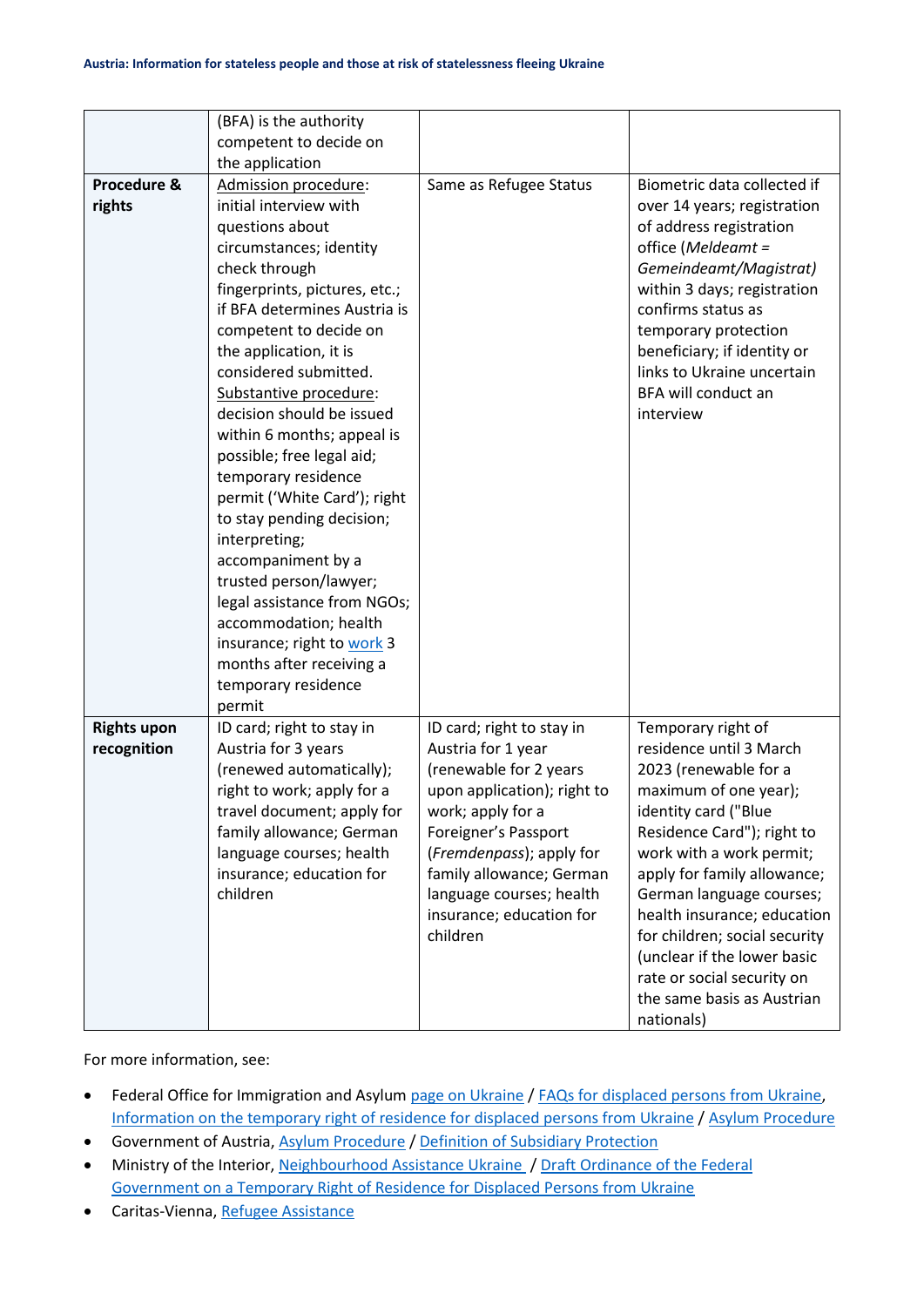- City of Vienna[, Information for people from Ukraine](https://start.wien.gv.at/ukraine)
- [Federal Office for Immigration and Asylum](https://www.bfa.gv.at/) (contact: +43 59133 98 7004[; BFA-Einlaufstelle@bmi.gv.at\)](mailto:BFA-Einlaufstelle@bmi.gv.at)
- [Government of Austria](https://www.oesterreich.gv.at/en/public.html) (contact: [buergerservice.oegv@brz.gv.at\)](mailto:buergerservice.oegv@brz.gv.at)
- Bundesagentur für Betreuungs- [und Unterstützungleistungen \(BBU\)](https://www.bbu.gv.at/ukraine) (contact: +43 1 2676 870 9460)
- KIND & Child Circle, [Note on unaccompanied children fleeing Ukraine](https://supportkind.org/wp-content/uploads/2022/03/Note-on-Unaccompanied-Children-Fleeing-from-Ukraine_Updated.pdf)
- Right to Protection, [Who are stateless persons who fled Ukraine after the Russian invasion on 24 of](https://r2p.org.ua/stateless-persons-fled-ukraine-after-2022/?lang=en)  [February, 2022](https://r2p.org.ua/stateless-persons-fled-ukraine-after-2022/?lang=en)

#### **3. STATELESSNESS DETERMINATION AND PROTECTION STATUS**

For stateless people, it is important to determine both a claim for international protection and their statelessness. Each application should be assessed and both types of status should be explicitly recognised so that even if international protection ceases, the person remains entitled to protection as a stateless person. Statelessness determination should be conducted either in parallel with or following the refugee status determination, with due regard to the primacy of the asylum claim and the principle of confidentiality for refugees in statelessness determination procedures. For more information, see: [ENS briefing on statelessness](https://index.statelessness.eu/sites/default/files/ENS-Statelessness_determination_and_protection_in_Europe-Sep_2021.pdf)  [determination & protection in Europe.](https://index.statelessness.eu/sites/default/files/ENS-Statelessness_determination_and_protection_in_Europe-Sep_2021.pdf)

Austria does not have a dedicated statelessness determination procedure and statelessness protection status. Statelessness may be identified through other administrative procedures, including international protection or the procedure for acquiring a residence permit, a [foreigners' passport \(](https://www.bfa.gv.at/401/files/02_Fremden_und_Konventionsreisepass/Informationsblatt_Fremdenpass_englisch_BF_20201005.pdf)*Fremdenpass)* for legally residing stateless people (or those with undetermined nationality) who do not hold a valid travel document, or in an application for a 'Tolerated Stay Card' (*Duldungskarte*) if the person cannot leave/be removed from Austria. None of these procedures has the stated objective of determining statelessness nor provides for a right of residence based on statelessness alone.

The burden of proof for applications for Tolerated Stay or a *Fremdenpass* lies in practice with the applicant. Procedural safeguards such as access to legal aid, interviews and interpreting vary. Rights are dependent on residence status, not on the identification of statelessness. Without legal residence on another basis, stateless people have access only to emergency medical care and primary education.

Stateless persons are advised to seek legal advice on their options in Austria (e.g. from [Asylkoordination](https://www.asyl.at/de/info/news/informatsiyaprovtechuzukrayiny/)  [Österreich](https://www.asyl.at/de/info/news/informatsiyaprovtechuzukrayiny/) o[r Diakonie Flüchtlingsdienst\)](https://www.diakonie.at/unsere-themen/flucht-und-integration/hilfe-fuer-ukraine-fluechtlinge-in-oesterreich). For more information, see[: ENS Statelessness Index Austria](https://index.statelessness.eu/country/austria)

## **4. REQUIREMENTS FOR ONWARD TRAVEL TO THIRD COUNTRIES**

Beneficiaries of temporary protection with th[e Blue Residence Card](https://start.wien.gv.at/ukraine) and stateless persons with a *[Fremdenpass](https://www.bfa.gv.at/401/files/02_Fremden_und_Konventionsreisepass/Informationsblatt_Fremdenpass_englisch_BF_20201005.pdf)* may travel within the Schengen area without a visa for 90 days within 180 days and may re-enter Austria at any time. Refugees with a travel document may travel to third countries (excluding their country of origin). Asylum seekers can leave Austria, but their asylum procedure will be closed. People who entered on humanitarian grounds but are ineligible for temporary or international protection can apply for legal and financial assistance, but they may be required to leave Austria and it is unclear whether they would be allowed to enter again.

#### **5. OTHER RELEVANT INFORMATION**

Reports from civil society indicate that it often takes several weeks or months until people benefitting from temporary protection receive basic welfare support. In the meantime, access to support is only available through volunteers and NGOs. Reform of the basic welfare system for asylum seekers and beneficiaries of temporary protection is currently being discussed.